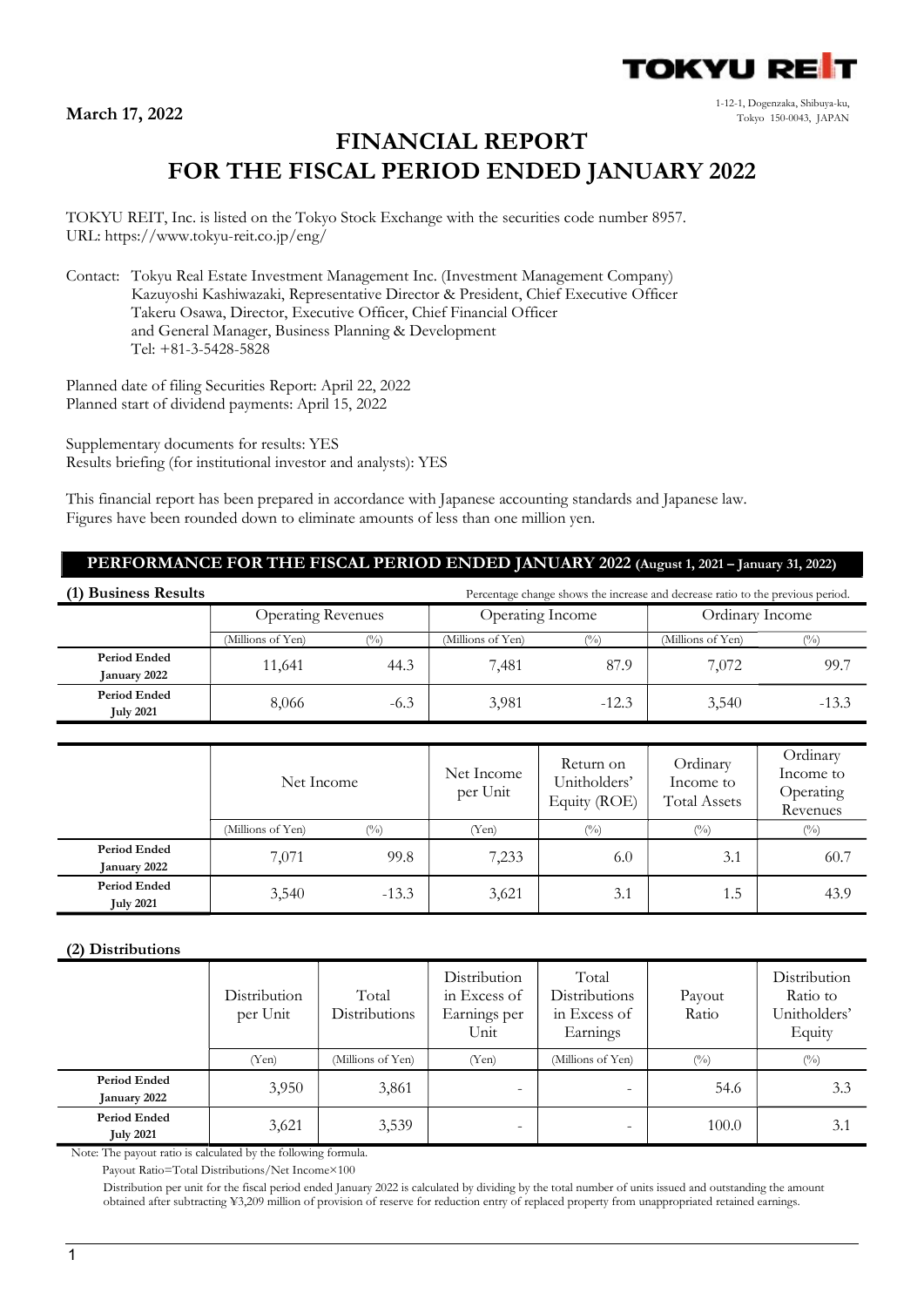### (3) Financial Position

|                                         | Total Assets      | Net Assets        | Unitholders' Capital to<br><b>Total Assets</b> | Net Assets<br>per Unit |  |
|-----------------------------------------|-------------------|-------------------|------------------------------------------------|------------------------|--|
|                                         | (Millions of Yen) | (Millions of Yen) | $(^{0}_{0})$                                   | (Yen)                  |  |
| Period Ended<br>January 2022            | 226,847           | 119,059           | 52.5                                           | 121,787                |  |
| <b>Period Ended</b><br><b>July 2021</b> | 235,035           | 115,527           | 49.2                                           | 118,174                |  |

#### (4) Cash Flows

|                                         | Cash Flows from<br><b>Operating Activities</b> | Cash Flows from<br><b>Investing Activities</b> | Cash Flows from<br><b>Financing Activities</b> | Cash and Cash<br>Equivalents at the end<br>of Period |
|-----------------------------------------|------------------------------------------------|------------------------------------------------|------------------------------------------------|------------------------------------------------------|
|                                         | (Millions of Yen)                              | (Millions of Yen)                              | (Millions of Yen)                              | (Millions of Yen)                                    |
| <b>Period Ended</b><br>January 2022     | 40,510                                         | $-21,270$                                      | $-14,739$                                      | 7,479                                                |
| <b>Period Ended</b><br><b>July 2021</b> | 4,701                                          | $-6,709$                                       | 324                                            | 2,979                                                |

# FORECAST OF RESULTS FOR THE FISCAL PERIOD ENDING JULY 2022 (FEBRUARY 1, 2022 – JULY 31, 2022) AND THE FISCAL PERIOD ENDING JANUARY 2023 (AUGUST 1, 2022 – JANUARY 31, 2023)

|                                   | Percentage change shows the increase and decrease ratio to the previous period. |                              |                      |                              |                     |                              |                      |              |                          |                                                      |
|-----------------------------------|---------------------------------------------------------------------------------|------------------------------|----------------------|------------------------------|---------------------|------------------------------|----------------------|--------------|--------------------------|------------------------------------------------------|
|                                   | Operating<br>Revenues                                                           |                              | Operating<br>Income  |                              | Ordinary<br>Income  |                              | <b>Net</b><br>Income |              | Distribution<br>per Unit | Distribution<br>in Excess of<br>Earnings<br>per Unit |
|                                   | Millions)<br>of Yen)                                                            | $\left(^{0}\!/_{\!0}\right)$ | (Millions<br>of Yen) | $\left(^{0}\!/_{\!0}\right)$ | Millions<br>of Yen) | $\left(^{0}\!/_{\!0}\right)$ | (Millions<br>of Yen) | $(^{0}_{0})$ | (Yen)                    | (Yen)                                                |
| Period Ending<br><b>July 2022</b> | 8,512                                                                           | $-26.9$                      | 4,641                | $-38.0$                      | 4,246               | $-40.0$                      | 4,248                | $-39.9$      | 3,910                    |                                                      |
| Period Ending<br>January 2023     | 6,610                                                                           | $-22.3$                      | 2,974                | $-35.9$                      | 2,583               | $-39.2$                      | 2,582                | $-39.2$      | 3,200                    |                                                      |

Reference: Estimated net income per unit for the Fiscal Period Ending July 2022: ¥ 4,345 Estimated net income per unit for the Fiscal Period Ending January 2023: ¥ 2,641 Total number of investment units issued and outstanding for the Period Ending July 2022: 977,600 units Total number of investment units issued and outstanding for the Period Ending January 2023: 977,600 units

Note: Distribution per unit for the fiscal period ending July 2022 is assumed to be net income less provision of the amount of reserve for reduction entry (estimated amount: ¥ 424 million yen). Distribution per unit for the fiscal period ending January 2023 is assumed to be distributed through reversal of part of the reserve for reduction entry (estimated amount: 545 million yen) in addition to net income.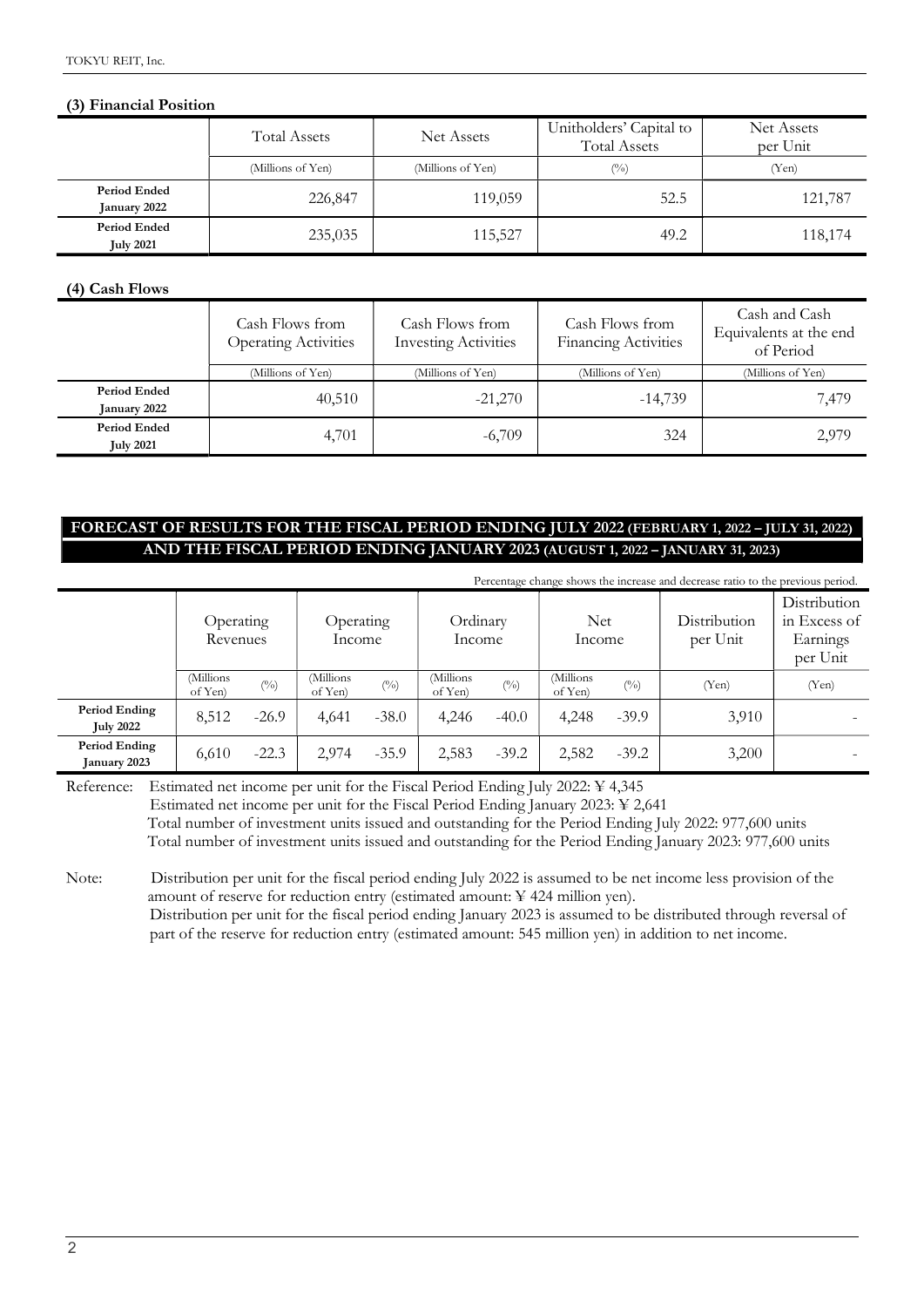# **OTHERS**

(1) Changes in Account Policies, changes in accounting estimates, and restatement of accounting errors Changes according to revision of account standard: Yes Changes according to another reason: No Changes in accounting estimates: No Restatement of accounting errors: No

#### (2) Total number of investment units issued and outstanding

The total number of investment units issued and outstanding is 977,600 units as of January 31, 2022 and 977,600 units as of July 31, 2021.

No investment unit is held by TOKYU REIT itself as of January 31, 2022 and July 31, 2021.

#### Note 1: Status of auditing procedure

This summary of financial results is not subject to audit procedures by certified public accountant or audit firm.

Note 2: Forecasts for operating revenues, operating income, ordinary income, and net income, distribution per unit and distribution in excess of earnings per unit may differ significantly from actual results due to changes in operating conditions and a variety of factors. Accordingly, TOKYU REIT does not guarantee any distribution amount. Forecasts presented in this document are based on "Assumptions for Forecasts for the Fiscal Period Ending July 2022 and the Fiscal Period Ending January 2023" identified in the separate reference attached.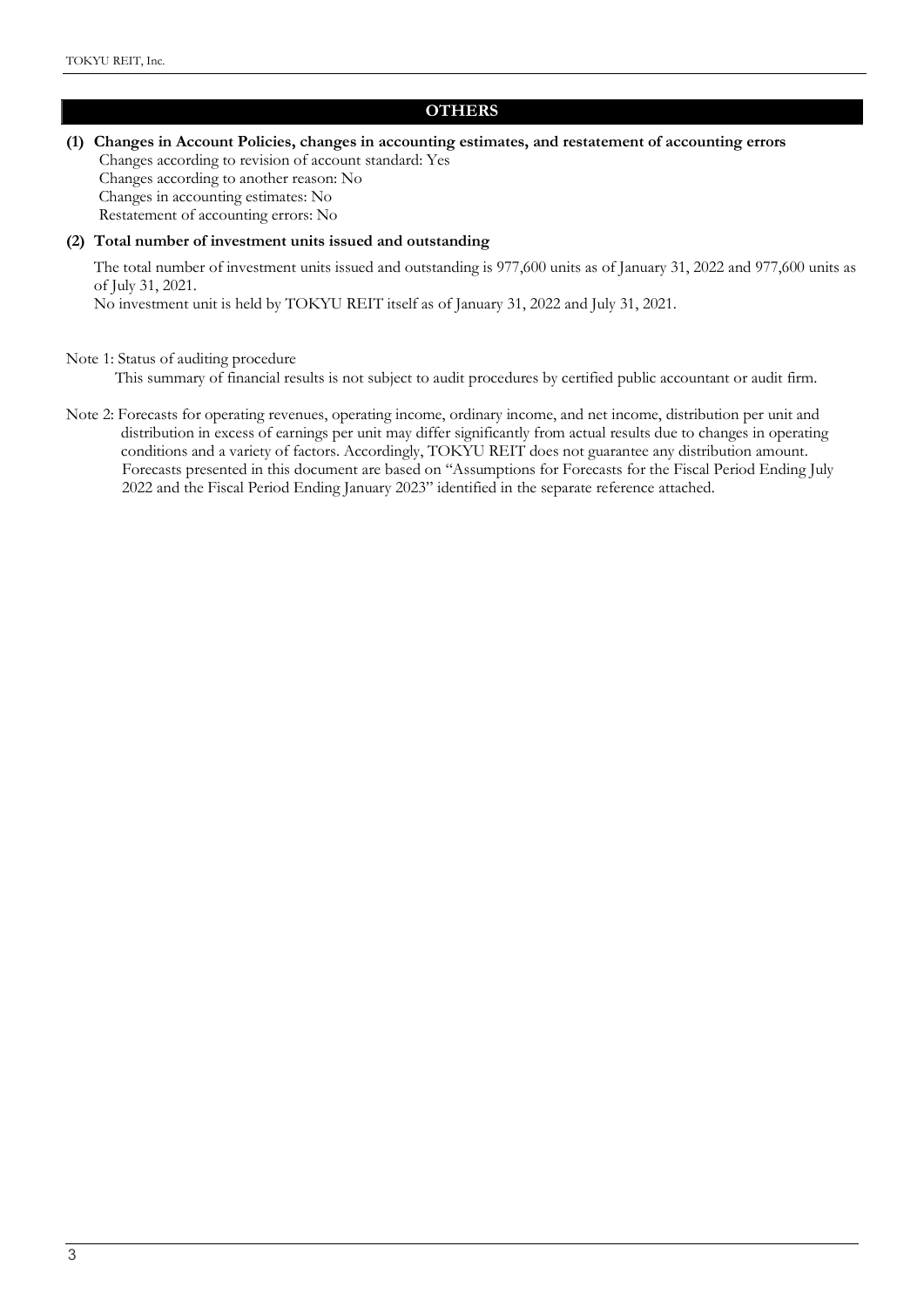# Assumptions for Forecasts for the Fiscal Period Ending July 2022 and the Fiscal Period Ending January 2023

Forecasts for operating revenues, operating income, ordinary income, net income, distribution per unit and distribution in excess of earnings per unit for the fiscal period ending July 2022 and the fiscal period ending January 2023 are based on the following preconditions and assumptions. If major discrepancies between the following assumptions and initial forecast are found, and if they may cause a certain level of change in forecast figures displayed above, a revised forecast shall be drafted and announced immediately.

|                           | Preconditions and Assumptions                                                                                                                                                                                                                                                                                                                                                                                                                                                                                                                                                                                                                                                                                                                                                                                                                                                                                                                                                                                                                                                                                                                                                                                                                                                                                                                                                                                                                                                                                                                                                                                                                                                                                                                                                                                                                                                                                                                                                                                                             |
|---------------------------|-------------------------------------------------------------------------------------------------------------------------------------------------------------------------------------------------------------------------------------------------------------------------------------------------------------------------------------------------------------------------------------------------------------------------------------------------------------------------------------------------------------------------------------------------------------------------------------------------------------------------------------------------------------------------------------------------------------------------------------------------------------------------------------------------------------------------------------------------------------------------------------------------------------------------------------------------------------------------------------------------------------------------------------------------------------------------------------------------------------------------------------------------------------------------------------------------------------------------------------------------------------------------------------------------------------------------------------------------------------------------------------------------------------------------------------------------------------------------------------------------------------------------------------------------------------------------------------------------------------------------------------------------------------------------------------------------------------------------------------------------------------------------------------------------------------------------------------------------------------------------------------------------------------------------------------------------------------------------------------------------------------------------------------------|
| Property portfolio        | Regarding the 32 properties owned by TOKYU REIT as of January 31, 2022, it is assumed that OKI<br>System Center (land with leasehold interest) was disposed on February 25, 2022, Meguro<br>Higashiyama Building will be acquired on March 24, 2022, and Akasaka 4-chome Building (Tokyu<br>Agency Inc. Head Office Building) will be disposed on March 31, 2022. After that, it is assumed that<br>there will be no transfers (additional property acquisition or disposition of owned properties) until<br>the end of the fiscal period ending January 2023.                                                                                                                                                                                                                                                                                                                                                                                                                                                                                                                                                                                                                                                                                                                                                                                                                                                                                                                                                                                                                                                                                                                                                                                                                                                                                                                                                                                                                                                                            |
| Operating revenues        | · Rental revenue is calculated in consideration of rent level, occupancy rate, etc. fluctuation factors in<br>light of recent real estate market conditions, state of negotiations with tenants, presence of<br>competitive properties in the area, etc. In addition, there is assumed to be no payment delay or<br>nonpayment by tenants.<br>• Gain on sale of real estate, etc. of ¥2,024 million resulting from the disposition of OKI System<br>Center (land with leasehold interest) and Akasaka 4-chome Building (Tokyu Agency Inc. Head<br>Office Building) is projected in the fiscal period ending July 2022.<br>• Occupancy Rates as of the end of the fiscal period ending July 2022 and the fiscal period ending<br>January 2023 are projected to be 95.6% and 98.5%, respectively.                                                                                                                                                                                                                                                                                                                                                                                                                                                                                                                                                                                                                                                                                                                                                                                                                                                                                                                                                                                                                                                                                                                                                                                                                                           |
| Operating expenses        | Outsourcing expenses for the fiscal period ending July 2022 and the fiscal period ending January 2023<br>are projected to be ¥399 million and ¥403 million, respectively.<br>• Repair, maintenance and renovation expenses for buildings for the fiscal period ending July 2022 and<br>the fiscal period ending January 2023 are projected to be ¥361 million and ¥190 million, respectively.<br>In an aim to improve the competitiveness of properties and the satisfaction of tenants under<br>management, etc., constructions scheduled in the future will be implemented with priority. Actual<br>repair, maintenance and renovation expenses for each fiscal period may, however, differ significantly<br>from estimated amounts due to unforeseen circumstances or emergencies and the others.<br>· Property and other taxes, such as fixed property tax and city planning tax, on real estate TOKYU<br>REIT possesses, are calculated based on the amount expected to be imposed in each fiscal period<br>(Period Ending July 2022: ¥645 million / Period Ending January 2023: ¥636 million).<br>Fixed property tax and other taxes paid as part of the purchase prices to the seller upon the property<br>acquisition were not recorded as expenses but included in the relevant property acquisition costs.<br>· Depreciation and amortization expenses, including associated costs and additional capital expenditure<br>in the future, are calculated based on the straight-line method (Period Ending July 2022: ¥812<br>million / Period Ending January 2023: ¥852 million).<br>• Rental expenses other than those listed above are calculated in consideration of fluctuation factors<br>based on results in past fiscal periods.<br>• Operating expenses other than expenses from real estate operation (investment management fees and<br>asset custodian fees, etc.) for the fiscal period ending July 2022 and the fiscal period ending January<br>2023 are expected to be ¥852 million and ¥760 million, respectively. |
| Non-operating<br>expenses | • Interest expenses for the fiscal period ending July 2022 and the fiscal period ending January 2023 are<br>expected to be ¥368 million and ¥364 million, respectively. Interest expenses include interest<br>expense, interest expense on investment corporation bonds, and other financial expenses.                                                                                                                                                                                                                                                                                                                                                                                                                                                                                                                                                                                                                                                                                                                                                                                                                                                                                                                                                                                                                                                                                                                                                                                                                                                                                                                                                                                                                                                                                                                                                                                                                                                                                                                                    |